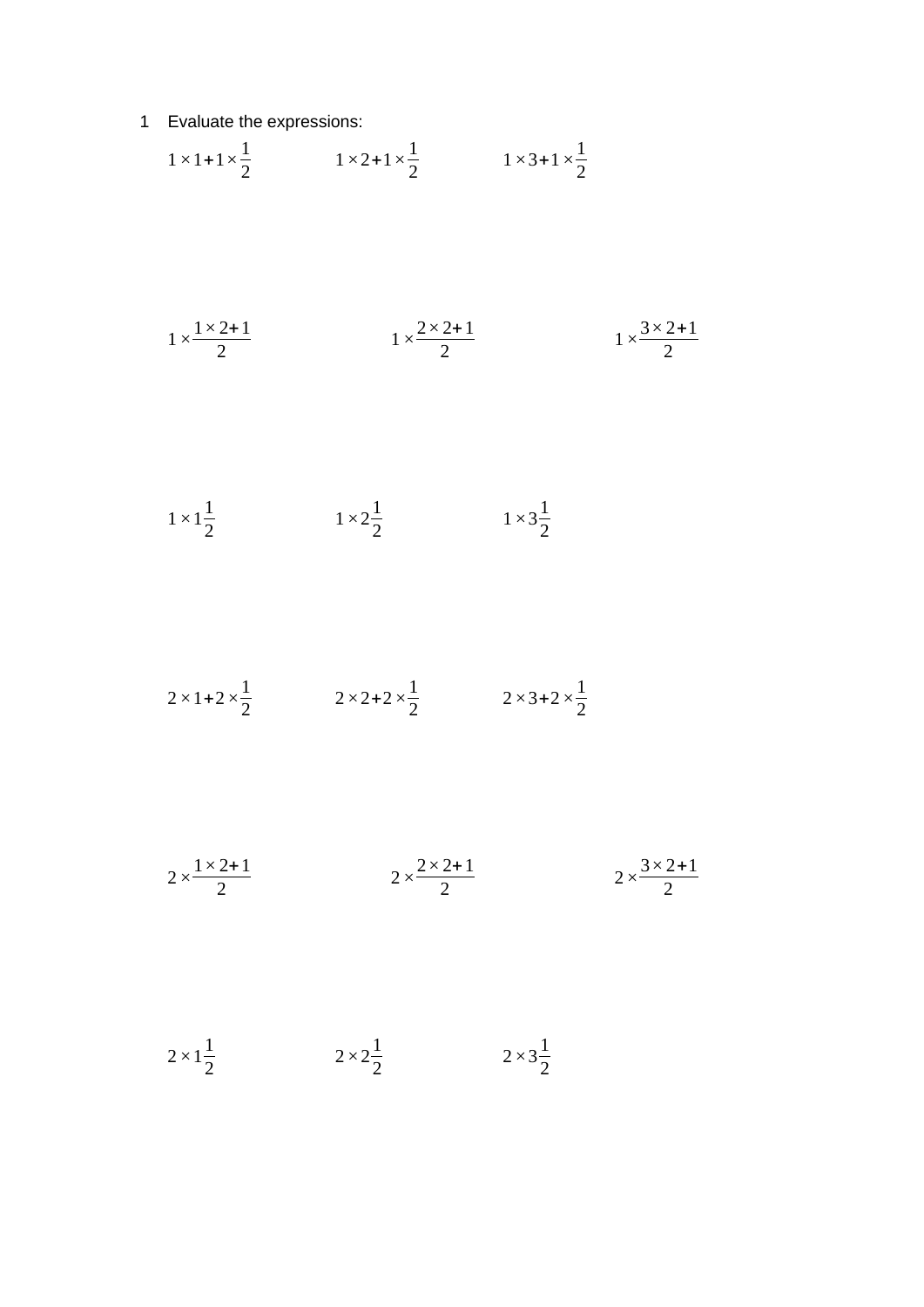$$
3 \times 1 + 3 \times \frac{1}{2}
$$
\n
$$
3 \times 2 + 3 \times \frac{1}{2}
$$
\n
$$
3 \times 2 + 3 \times \frac{1}{2}
$$
\n
$$
3 \times \frac{1 \times 2 + 1}{2}
$$
\n
$$
3 \times \frac{2 \times 2 + 1}{2}
$$
\n
$$
3 \times \frac{3 \times 2 + 1}{2}
$$
\n
$$
3 \times \frac{1}{2}
$$
\n
$$
3 \times \frac{1}{2}
$$
\n
$$
3 \times \frac{1}{2}
$$
\n
$$
3 \times \frac{1}{2}
$$
\n
$$
3 \times \frac{1}{2}
$$
\n
$$
3 \times \frac{1}{2}
$$
\n
$$
4 \times 1 + 4 \times \frac{1}{2}
$$
\n
$$
4 \times 2 + 4 \times \frac{1}{2}
$$
\n
$$
4 \times \frac{2 \times 2 + 1}{2}
$$
\n
$$
4 \times \frac{3 \times 2 + 1}{2}
$$
\n
$$
4 \times \frac{3 \times 2 + 1}{2}
$$

 $4 \times 1^{\frac{1}{2}}$  $\frac{1}{2}$   $4 \times 2\frac{1}{2}$  $\frac{1}{2}$   $4 \times 3\frac{1}{2}$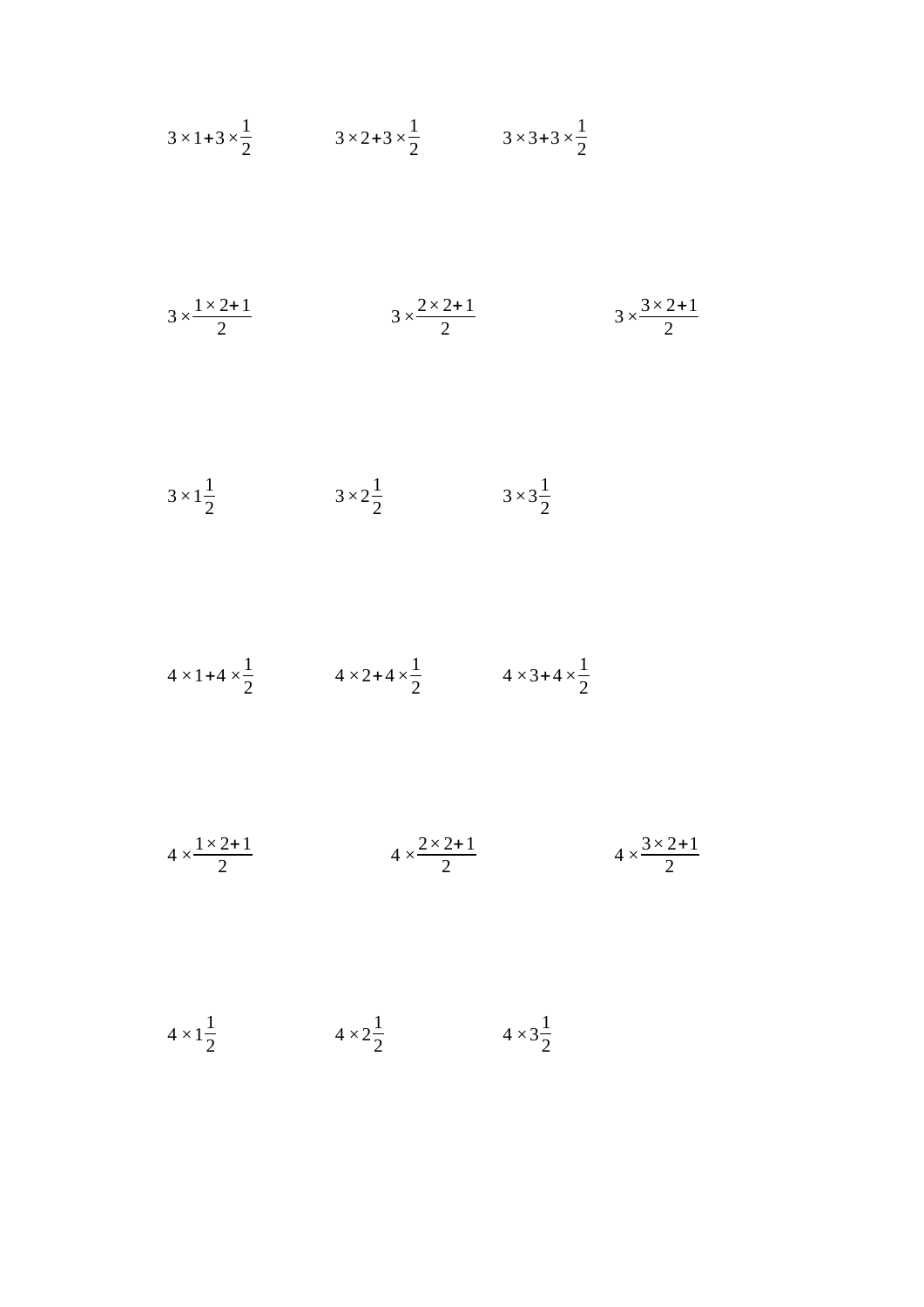$$
1 \times 1 + 1 \times \frac{1}{3}
$$
  
\n $1 \times 2 + 1 \times \frac{1}{3}$   
\n $1 \times \frac{1 \times 3 + 1}{3}$   
\n $1 \times \frac{1 \times 3 + 1}{3}$   
\n $1 \times \frac{1}{3}$   
\n $1 \times 2\frac{1}{3}$   
\n $1 \times 2\frac{1}{3}$   
\n $1 \times 2\frac{1}{3}$   
\n $1 \times 3\frac{1}{3}$   
\n $1 \times 3\frac{1}{3}$   
\n $1 \times 3\frac{1}{3}$   
\n $2 \times 1 + 2 \times \frac{1}{3}$   
\n $2 \times 2 + 2 \times \frac{1}{3}$   
\n $2 \times 2 + 2 \times \frac{1}{3}$   
\n $2 \times 3 + 2 \times \frac{1}{3}$ 

$$
2 \times \frac{1 \times 3 + 1}{3}
$$
\n
$$
2 \times \frac{2 \times 3 + 1}{3}
$$
\n
$$
2 \times \frac{3 \times 3 + 1}{3}
$$

 $2 \times 1^{\frac{1}{2}}$  $\frac{1}{3}$   $2 \times 2\frac{1}{3}$  $\frac{1}{3}$   $2 \times 3\frac{1}{3}$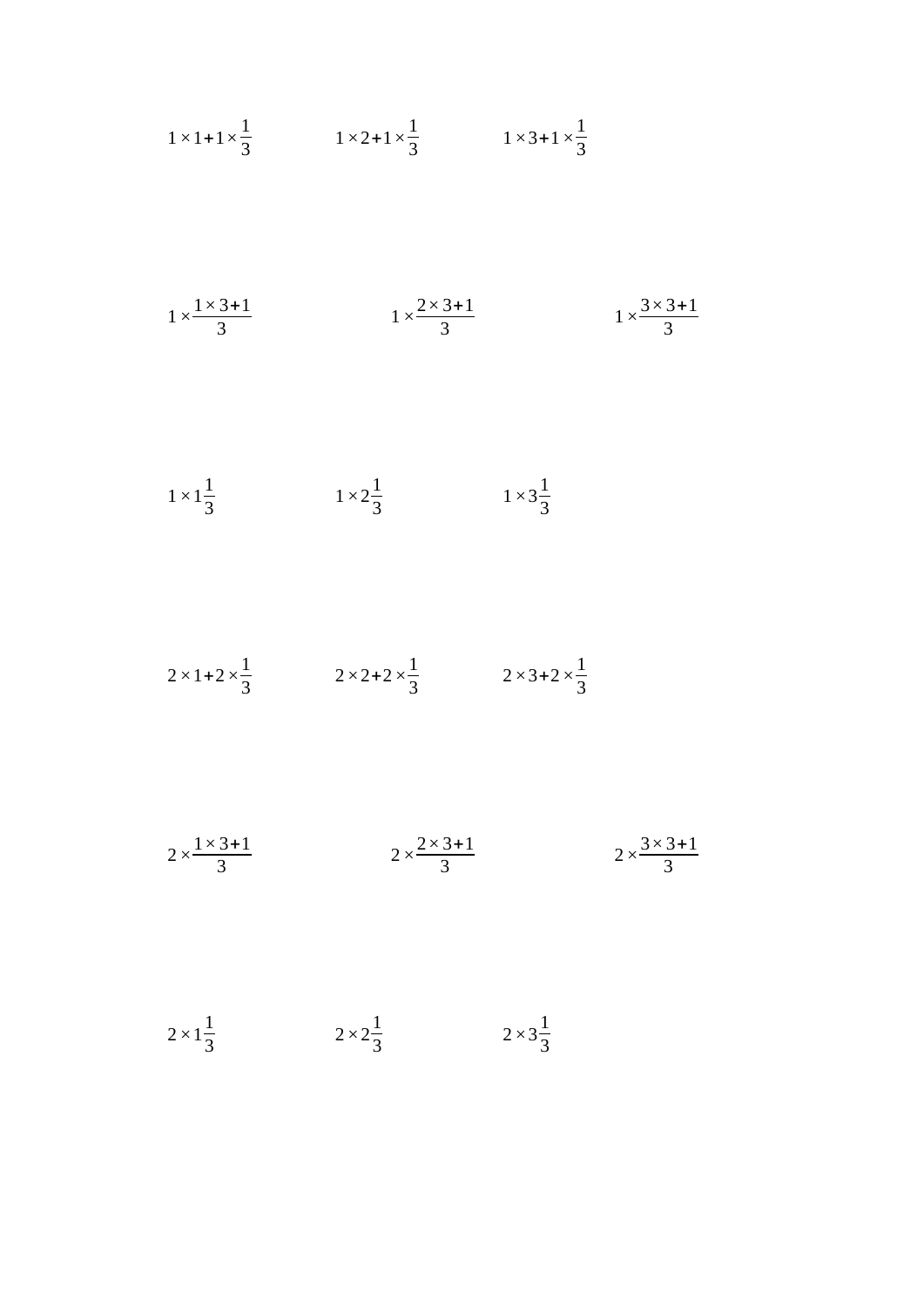$$
3 \times 1 + 3 \times \frac{1}{3}
$$
  
\n $3 \times 2 + 3 \times \frac{1}{3}$   
\n $3 \times 3 + 3 \times \frac{1}{3}$   
\n $3 \times \frac{1 \times 3 + 1}{3}$   
\n $3 \times \frac{2 \times 3 + 1}{3}$   
\n $3 \times \frac{2 \times 3 + 1}{3}$   
\n $3 \times 2 + \frac{1}{3}$   
\n $3 \times 2 + \frac{1}{3}$   
\n $3 \times 3 + \frac{1}{3}$   
\n $3 \times 3 + \frac{1}{3}$ 

$$
4 \times 1 + 4 \times \frac{1}{3}
$$
  $4 \times 2 + 4 \times \frac{1}{3}$   $4 \times 3 + 4 \times \frac{1}{3}$ 

$$
4 \times \frac{1 \times 3 + 1}{3}
$$
\n
$$
4 \times \frac{2 \times 3 + 1}{3}
$$
\n
$$
4 \times \frac{3 \times 3 + 1}{3}
$$

 $4 \times 1^{\frac{1}{2}}$  $\frac{1}{3}$   $4 \times 2\frac{1}{3}$  $\frac{1}{3}$   $4 \times 3\frac{1}{3}$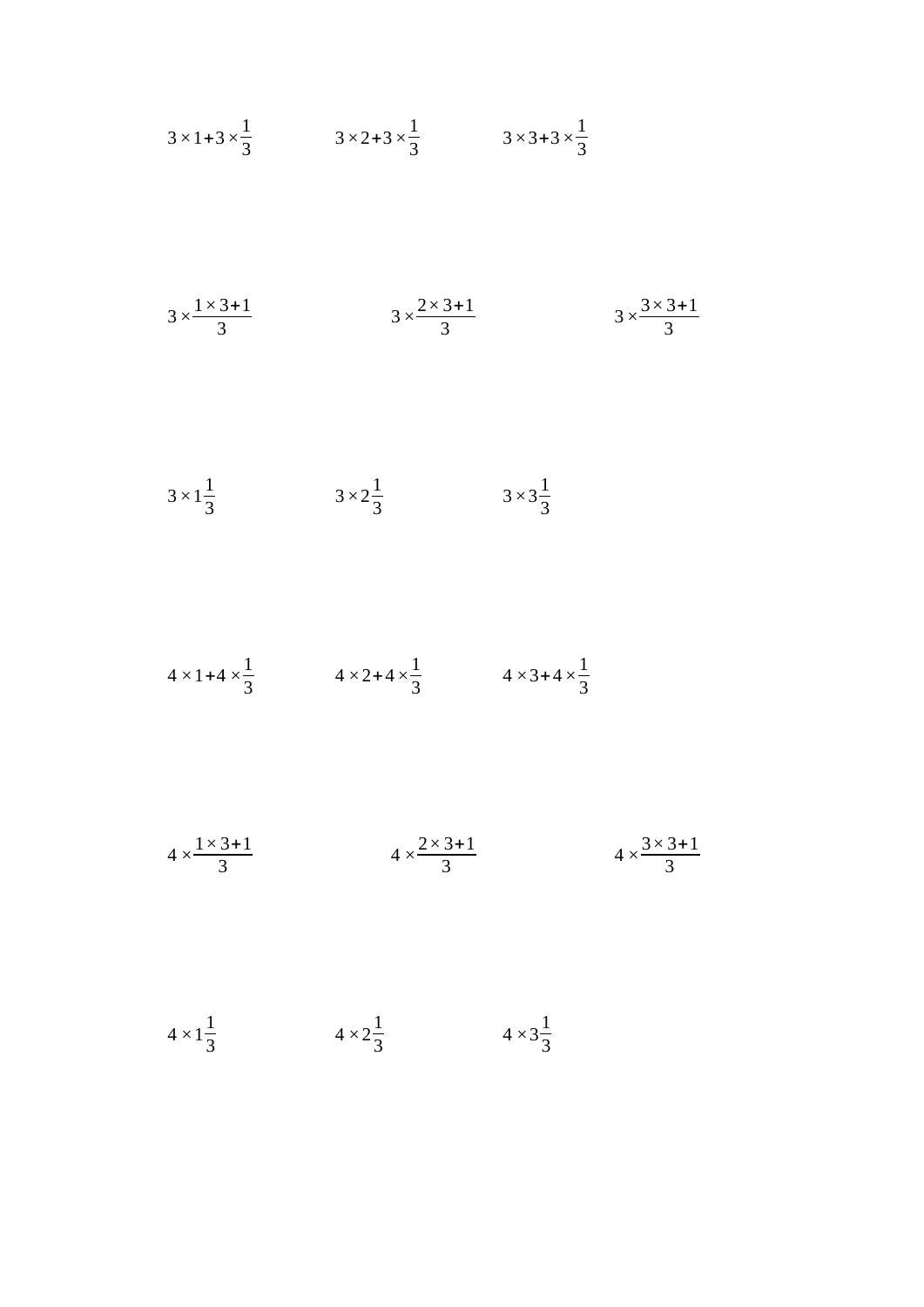$$
1 \times 1 + 1 \times \frac{2}{3}
$$
\n
$$
1 \times 2 + 1 \times \frac{2}{3}
$$
\n
$$
1 \times 3 + 1 \times \frac{2}{3}
$$
\n
$$
1 \times \frac{1 \times 3 + 2}{3}
$$
\n
$$
1 \times \frac{2 \times 3 + 2}{3}
$$
\n
$$
1 \times \frac{2}{3}
$$
\n
$$
1 \times \frac{2}{3}
$$
\n
$$
1 \times 3\frac{2}{3}
$$
\n
$$
1 \times 3\frac{2}{3}
$$
\n
$$
2 \times 1 + 2 \times \frac{2}{3}
$$
\n
$$
2 \times 2 + 2 \times \frac{2}{3}
$$
\n
$$
2 \times 3 + 2 \times \frac{2}{3}
$$
\n
$$
2 \times \frac{1 \times 3 + 2}{3}
$$
\n
$$
2 \times \frac{2 \times 3 + 2}{3}
$$
\n
$$
2 \times \frac{2 \times 3 + 2}{3}
$$
\n
$$
2 \times \frac{3 \times 3 + 2}{3}
$$

 $2 \times 1^{\frac{2}{2}}$ 

 $\frac{2}{3}$   $2 \times 2\frac{2}{3}$ 

 $2 \times 3^{\frac{2}{2}}$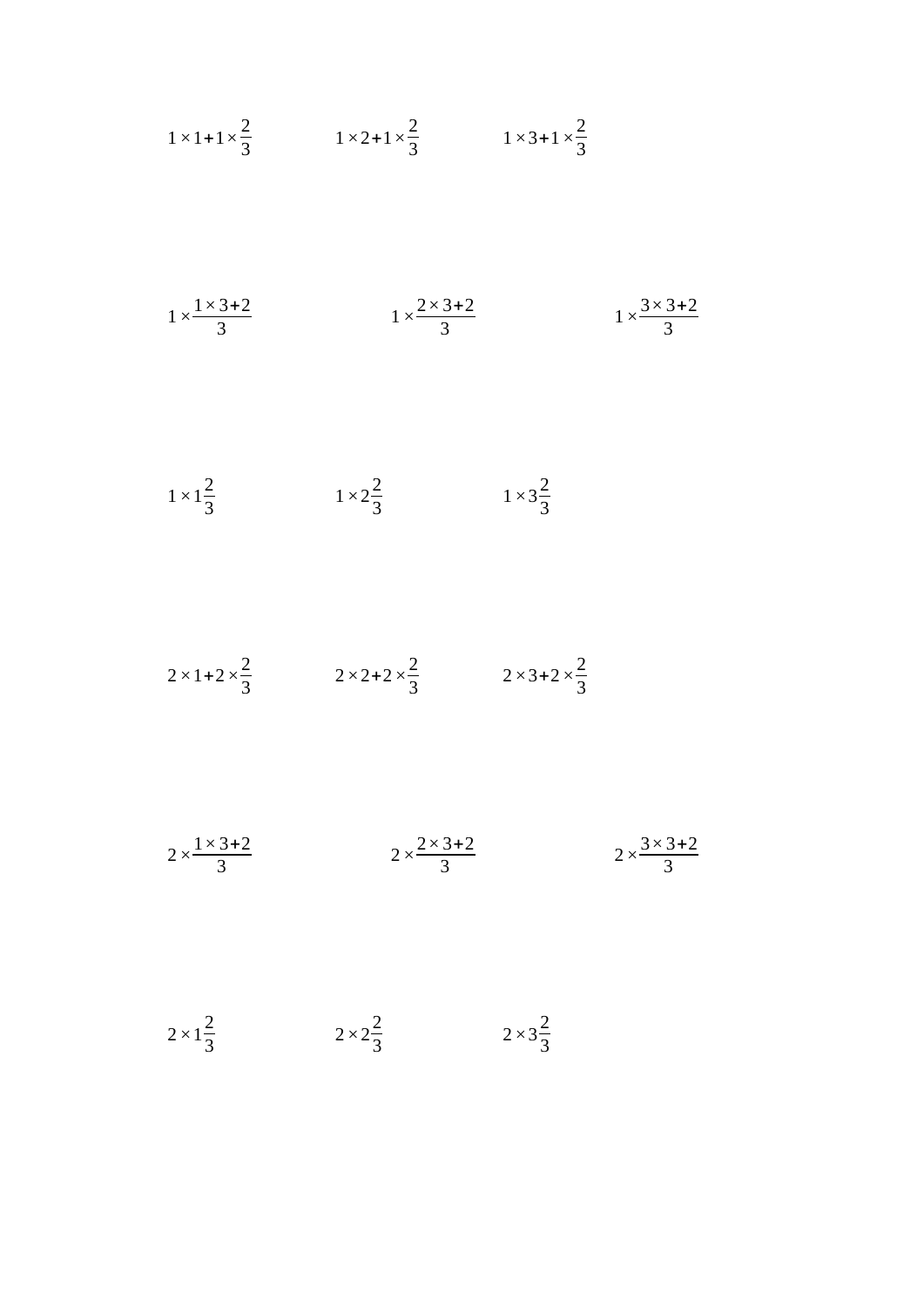$$
3 \times 1 + 3 \times \frac{2}{3}
$$
\n
$$
3 \times 2 + 3 \times \frac{2}{3}
$$
\n
$$
3 \times 3 + 3 \times \frac{2}{3}
$$
\n
$$
3 \times \frac{1 \times 3 + 2}{3}
$$
\n
$$
3 \times \frac{2 \times 3 + 2}{3}
$$
\n
$$
3 \times \frac{2 \times 3 + 2}{3}
$$
\n
$$
3 \times 2 \frac{2}{3}
$$
\n
$$
3 \times 3 \frac{2}{3}
$$
\n
$$
3 \times 3 \frac{2}{3}
$$
\n
$$
3 \times 3 \frac{2}{3}
$$
\n
$$
3 \times 3 \frac{2}{3}
$$
\n
$$
4 \times 1 + 4 \times \frac{2}{3}
$$
\n
$$
4 \times 2 + 4 \times \frac{2}{3}
$$
\n
$$
4 \times 3 + 4 \times \frac{2}{3}
$$
\n
$$
4 \times \frac{3 \times 3 + 2}{3}
$$
\n
$$
4 \times \frac{3 \times 3 + 2}{3}
$$

 $\frac{2}{3}$   $4 \times 3\frac{2}{3}$ 

 $4 \times 1^{\frac{2}{5}}$ 

 $\frac{2}{3}$   $4 \times 2\frac{2}{3}$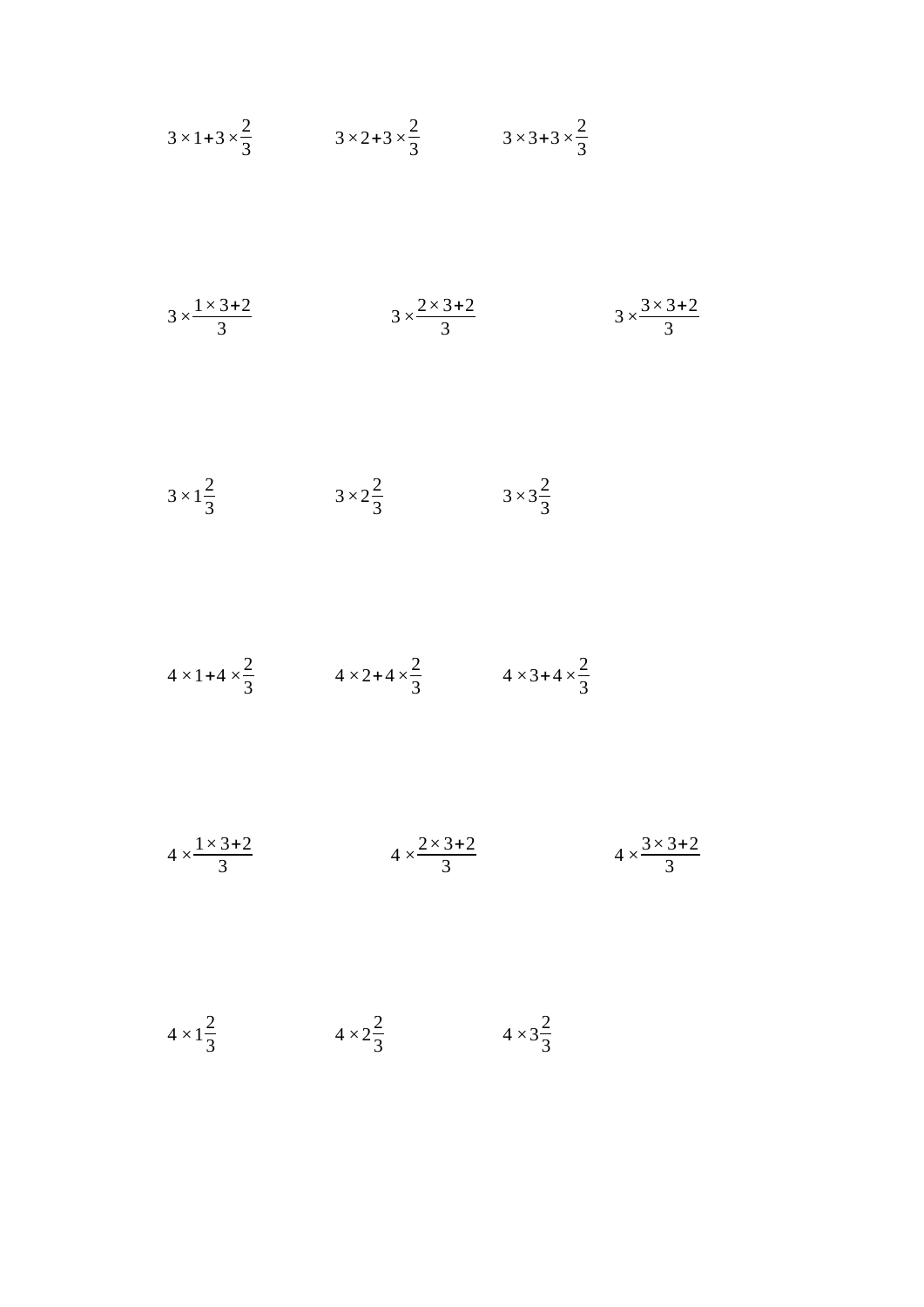| $\frac{2}{3}\times 1\frac{2}{3}$    | $\frac{2}{3} \times 2\frac{2}{3}$ | $\frac{2}{3}\times 3\frac{2}{3}$    |                                     |
|-------------------------------------|-----------------------------------|-------------------------------------|-------------------------------------|
| $\frac{5}{3}\times 1\frac{2}{3}$    | $rac{2}{3}\times 2\frac{2}{5}$    | $\frac{2}{3}\times 3\frac{2}{5}$    |                                     |
| $\frac{2}{7} \times 1\frac{2}{9}$   | $\frac{2}{7} \times 2\frac{2}{9}$ | $\frac{2}{3} \times 3\frac{2}{11}$  |                                     |
| $\frac{5}{3} \times 1 \frac{2}{13}$ | $rac{2}{3} \times 2 \frac{2}{15}$ |                                     | $\frac{2}{3} \times 3 \frac{2}{15}$ |
| $\frac{2}{7}\times 3\frac{2}{9}$    | $\frac{2}{7}\times 5\frac{2}{9}$  | $\frac{2}{3} \times 7 \frac{5}{11}$ |                                     |
| $\frac{5}{3} \times 5\frac{5}{13}$  | $rac{2}{3} \times 5\frac{2}{15}$  |                                     | $rac{2}{3} \times 5\frac{2}{15}$    |